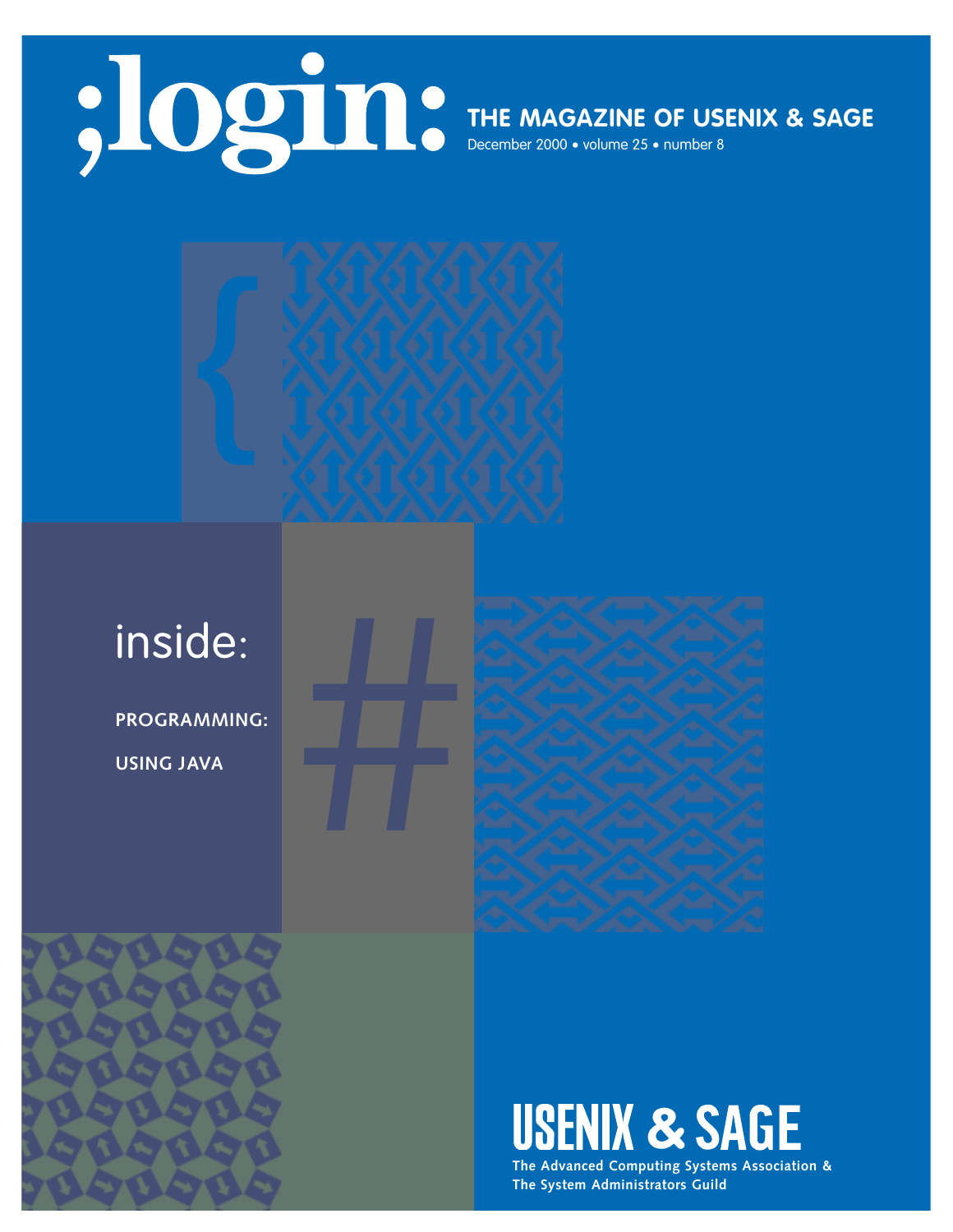# using java

## **Enterprise Java Beans: An Overview**

It goes without saying that distributed applications are here to stay. One reason for this is that hardware and software advances have made it possible for computers to talk to one another across a network relatively more easily than perhaps ten years ago. Whereas hardware has permitted connectivity of a heterogeneous arrangement of machines on a network, writing the software has been a more arduous endeavor.

The enabling capability that facilitates the running of distributed applications is the Remote Procedure Call (RPC), a network service whereby a remote client can make a procedure call that may be executed on a remote server.

Although RPC was a major breakthrough in permitting networks of machines to run distributed applications (filesystems are one example), the Application Programmer's Interface (API) – was not simple to master, affecting the ability to write robust and extensible applications in reasonable time.

In more recent times, RPC has been adopted as the transport mechanism for the Component Object Model (COM) and Distributed COM (DCOM), as well as the Common Request Broker Architecture (CORBA) and Remote Method Invocation (RMI).

In this article I present a brief overview of the various object technologies and then a summary of Enterprise Java Beans (EJB). In future articles I will provide more detailed examples on how to write an EJB application.

### **The Enterprise Environment**

The term "enterprise" is ubiquitous in today's computing jargon. It typically means that the environment in question has to contend with and accommodate the changing needs of the organization deploying it.

For instance, in an Enterprise Environment it is typical to have to deal with:

- legacy systems
- decentralized IT decision making
- commercial products
- home-grown applications
- new acquisitions.

The main thrust of an enterprise environment is the pressure to extend, integrate, and evolve functionality over time.

Most if not all of these capabilities are driven by the need to get software to market on time or ahead of competitors, and also to do it at lower cost and higher efficiency and with more stability.

#### **THE DISTRIBUTED COMPONENT OBJECT MODEL (DCOM)**

The first technology to facilitate the deployment of an "enterprise" solution was DCOM from Microsoft. More specifically, DCOM permitted the development of small pieces of code called "components" that could be connected to other components of the same type using well-known APIs. The windows "registry" was the central repository for information regarding DCOM "servers," and client applications were able to query the registry for the location of the server and so avail itself of its services. This technology

#### **by Prithvi Rao**

Prithvi Rao is the cofounder of KiwiLabs, which specializes in software engineering methodology and Java/CORBA training. He has also worked on the development of the MACH OS and a real-time version of MACH. He is an adjunct faculty at



Carnegie Mellon and teaches in the Heinz School of Public Policy and Management.

*<prithvi+@ux4.sp.cs.cmu.edu>*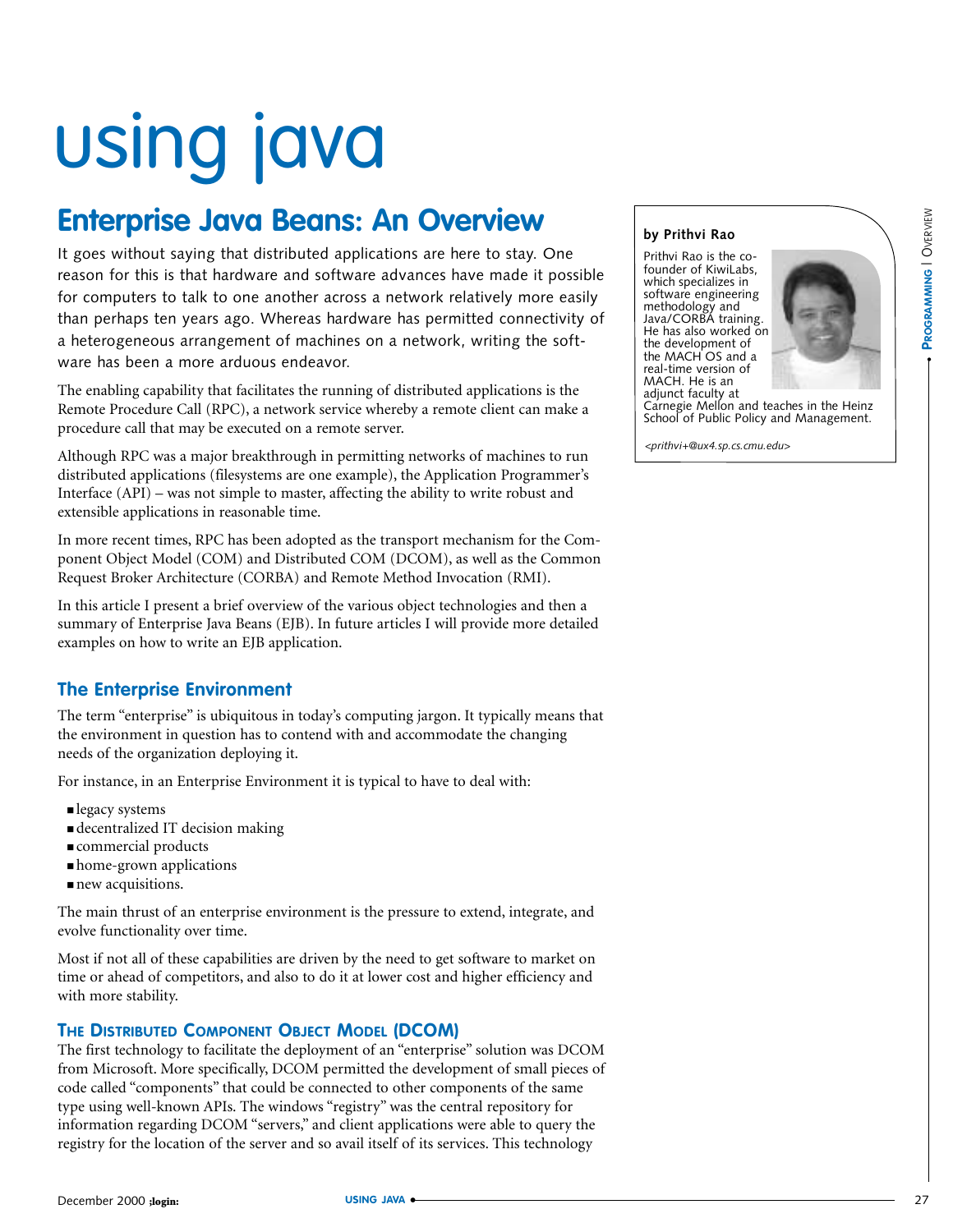Another way of looking at this is that CORBA is the rest of the world's answer to DCOM.

was originally restricted to Windows-based platforms, but recently it has been made available on UNIX-based machines. Although DCOM did not strictly fit our definition of an enterprise solution, it approaches it more so today.

#### **THE COMMON REQUEST BROKER ARCHITECTURE (CORBA)**

The CORBA movement was born shortly after the advent of COM and DCOM from Microsoft. Another way of looking at this is that CORBA is the rest of the world's answer to DCOM. The CORBA movement involved several hundred organizations and it resulted in a CORBA specification. Various implementations of this specification are available today. The key concepts behind it were:

- Protect software that we write today and allow a choice of API.
- Make software interoperate; we cannot rewrite most of it.
- Concentrate on control and invocation interfaces.
- Expect technology to evolve.

It is fair to say that CORBA has gained popularity because it permits a heterogeneous arrangement of hardware and software and is more aligned with the enterprise solution than perhaps DCOM.

#### **REMOTE METHOD INVOCATION (RMI)**

The development of Java from Sun Microsystems brought yet another distributedobject technology in the form of RMI, which is also based on RPC.

The main difference between Java/RMI and the other two distributed-object technologies is that RMI requires that the server and the client be written in Java. More accurately, they must present Java calling semantics to each other. This means that although the server and client can be written in a "native" language, they must be "wrapped" in Java.

We can argue that Java also fits into our definition of an enterprise solution because the Java Virtual Machine (JVM) has been ported to a wide range of platforms.

#### **Java Beans**

The Java answer to components was the "Java Bean." The Java Bean is a Java program that conforms to well-defined rules regarding how it should be written. Another very simplistic way of looking at it is that it conforms to a "programming standard" of sorts. I will present a more detailed discussion on Java Beans in a future article.

An important aspect of Java Beans is that it permits software developers to write small components much the same as in COM and DCOM and then build larger pieces of software using the smaller building blocks. Eventually a complete application can be constructed using this method. Typically, graphical user interfaces lend themselves well to this strategy.

#### **ENTERPRISE JAVA BEANS (EJB)**

Enterprise Java Beans form part of a standard component system for application servers. Some features of EJB technology are:

- It is an interface standard for which vendors provide implementations.
- It has no relation with client Java Beans.
- It has gained wide acceptance in industry (35 vendors provide EJB-compliant interfaces).